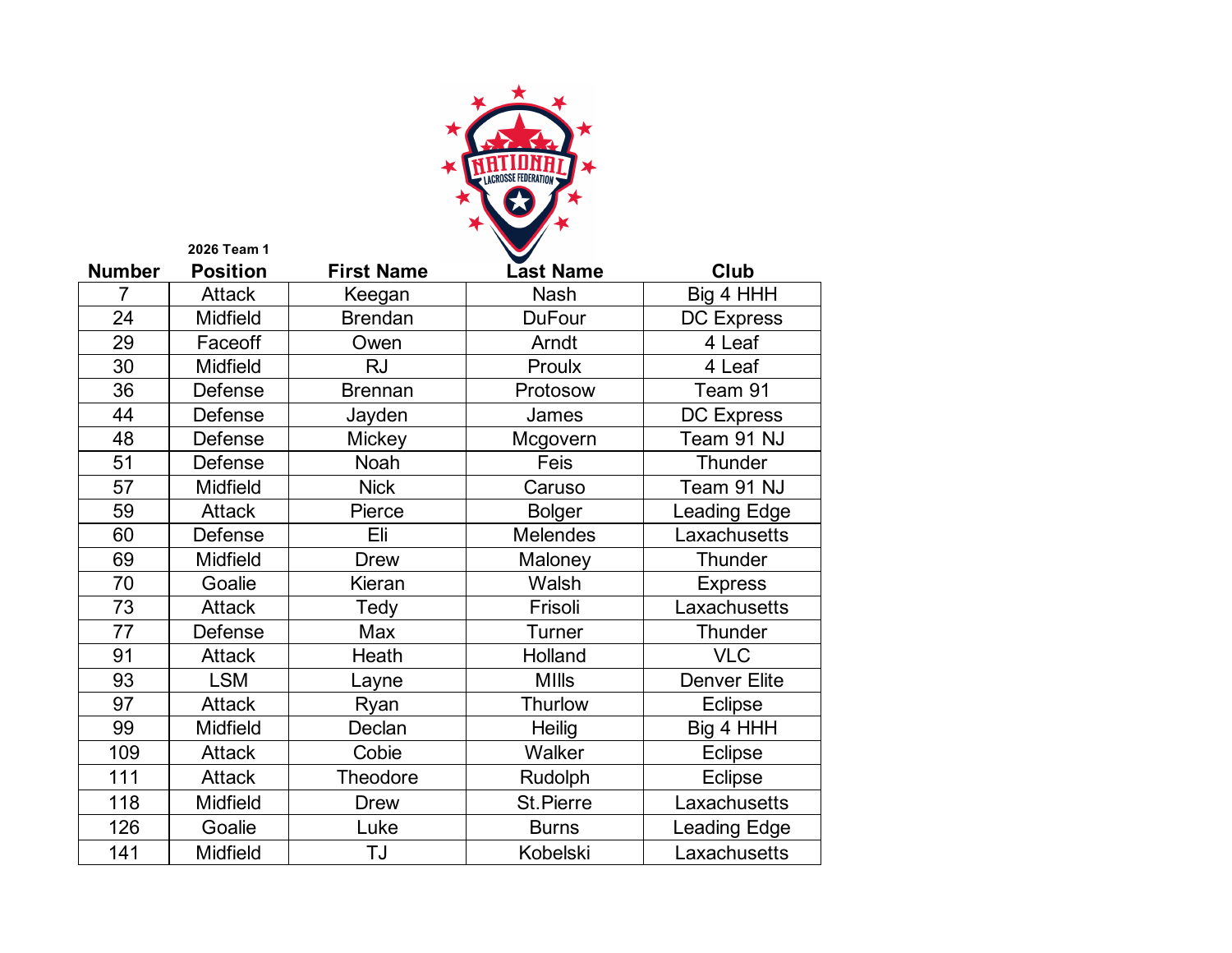

| <b>Number</b> | <b>Position</b> | <b>First Name</b> | <b>Last Name</b> | Club                    |
|---------------|-----------------|-------------------|------------------|-------------------------|
| 10            | Midfield        | Preston           | Cook             | <b>Cherries</b>         |
| 17            | <b>Midfield</b> | Cooper            | <b>Kuehl</b>     | Madlax                  |
| 26            | Defense         | Harrison          | Galvin           | Laxachusetts            |
| 32            | Midfield        | Cade              | Sturdivant       | Crabs                   |
| 34            | Midfield        | Scooter           | <b>Barrett</b>   | <b>Stealth</b>          |
| 46            | <b>Attack</b>   | Edward            | Chi              | <b>DC Express</b>       |
| 49            | Midfield        | Hunter            | <b>Bigham</b>    | Leading Edge            |
| 67            | Defense         | <b>Tyler</b>      | Sepeta           | <b>West Coast Starz</b> |
| 76            | <b>Attack</b>   | Lawson            | Parker           | <b>Denver Elite</b>     |
| 79            | Midfield        | Sidney            | Faulkner         | <b>Thunder</b>          |
| 82            | Defense         | Frank             | Filiberto        | <b>Express</b>          |
| 86            | Faceoff         | Aedan             | <b>Bishai</b>    | <b>Eclipse</b>          |
| 94            | <b>Attack</b>   | Tyler             | Sanchez          | <b>Denver Elite</b>     |
| 98            | Goalie          | Syan              | Desai            | Laxachusetts            |
| 104           | Defense         | Reed              | Verner           | Crabs                   |
| 106           | <b>Attack</b>   | Daniel            | <b>Jeffers</b>   | <b>Eclipse</b>          |
| 108           | Goalie          | <b>Nicholas</b>   | Zenk             | <b>Express</b>          |
| 115           | <b>Attack</b>   | James             | Gillis           | <b>Express</b>          |
| 119           | Midfield        | <b>Drew</b>       | McDonald         | Crabs                   |
| 120           | <b>LSM</b>      | <b>Brendan</b>    | Peno             | Laxachusetts            |
| 125           | Defense         | Joe               | ODonnell         | Laxachusetts            |
| 132           | <b>Attack</b>   | Tommy             | Weber            | Laxachusetts            |
| 138           | Defense         | Teddy             | Johnson          | <b>Eclipse</b>          |
| 144           | Defense         | John              | Fabbro           | Laxachusetts            |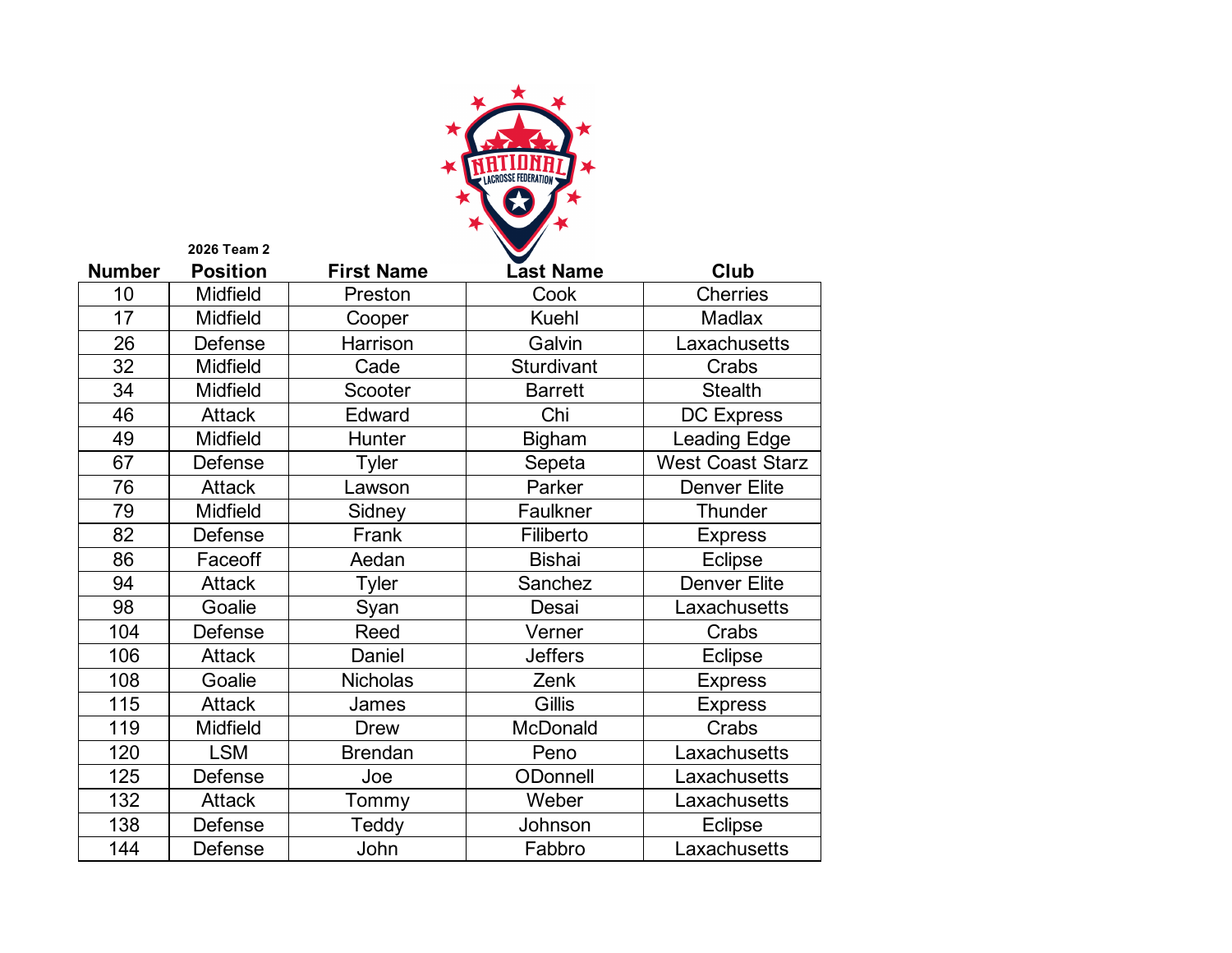

| <b>Number</b>  | <b>Position</b> | <b>First Name</b> | <b>Last Name</b> | Club                    |
|----------------|-----------------|-------------------|------------------|-------------------------|
| $\overline{2}$ | Defense         | Jones             | Voorhees         | <b>Express</b>          |
| 14             | Goalie          | Ryan              | Inzer            | <b>DC Express</b>       |
| 15             | Defense         | Kyle              | Romanek          | <b>NH Tomahawks</b>     |
| 16             | <b>LSM</b>      | Ethan             | <b>Bramoff</b>   | <b>Express</b>          |
| 18             | <b>LSM</b>      | <b>Brooks</b>     | Peterson         | Crabs                   |
| 19             | Defense         | <b>Brian</b>      | <b>Burke</b>     | Laxachusetts            |
| 22             | Midfield        | <b>Jack</b>       | Rogers           | Thunder                 |
| 23             | <b>Midfield</b> | Avery             | Valenti          | <b>Sweetlax Upstate</b> |
| 33             | <b>Midfield</b> | Finn              | Roeder           | Eclipse                 |
| 39             | <b>Midfield</b> | <b>JM</b>         | Costa            | <b>DC Express</b>       |
| 56             | Midfield        | Benjamin          | <b>Bekiers</b>   | <b>Express</b>          |
| 74             | <b>Attack</b>   | Cooper            | Woodring         | <b>VLC</b>              |
| 78             | <b>Attack</b>   | Kaden             | Parla            | Thunder                 |
| 84             | Midfield        | Colby             | Kurtz            | <b>Denver Elite</b>     |
| 89             | Defense         | Mason             | Graham           | Team 91 CLT             |
| 110            | <b>Attack</b>   | Gus               | Greene           | Laxachusetts            |
| 112            | <b>Attack</b>   | Ty                | Curry            | Laxachusetts            |
| 121            | Faceoff         | Gianni            | <b>DePrimeo</b>  | Laxachusetts            |
| 123            | <b>Midfield</b> | Jake              | Fraga            | Laxachusetts            |
| 129            | <b>Attack</b>   | <b>Tripp</b>      | <b>Schuhwerk</b> | Laxachusetts            |
| 131            | Defense         | Rowan             | LeVine           | Eclipse                 |
| 135            | <b>Attack</b>   | Collin            | Mark             | <b>Express</b>          |
| 155            | Defense         | Gavin             | Duran            | <b>Express</b>          |
| 184            | <b>Midfield</b> | John              | McDonald         | Laxachusetts            |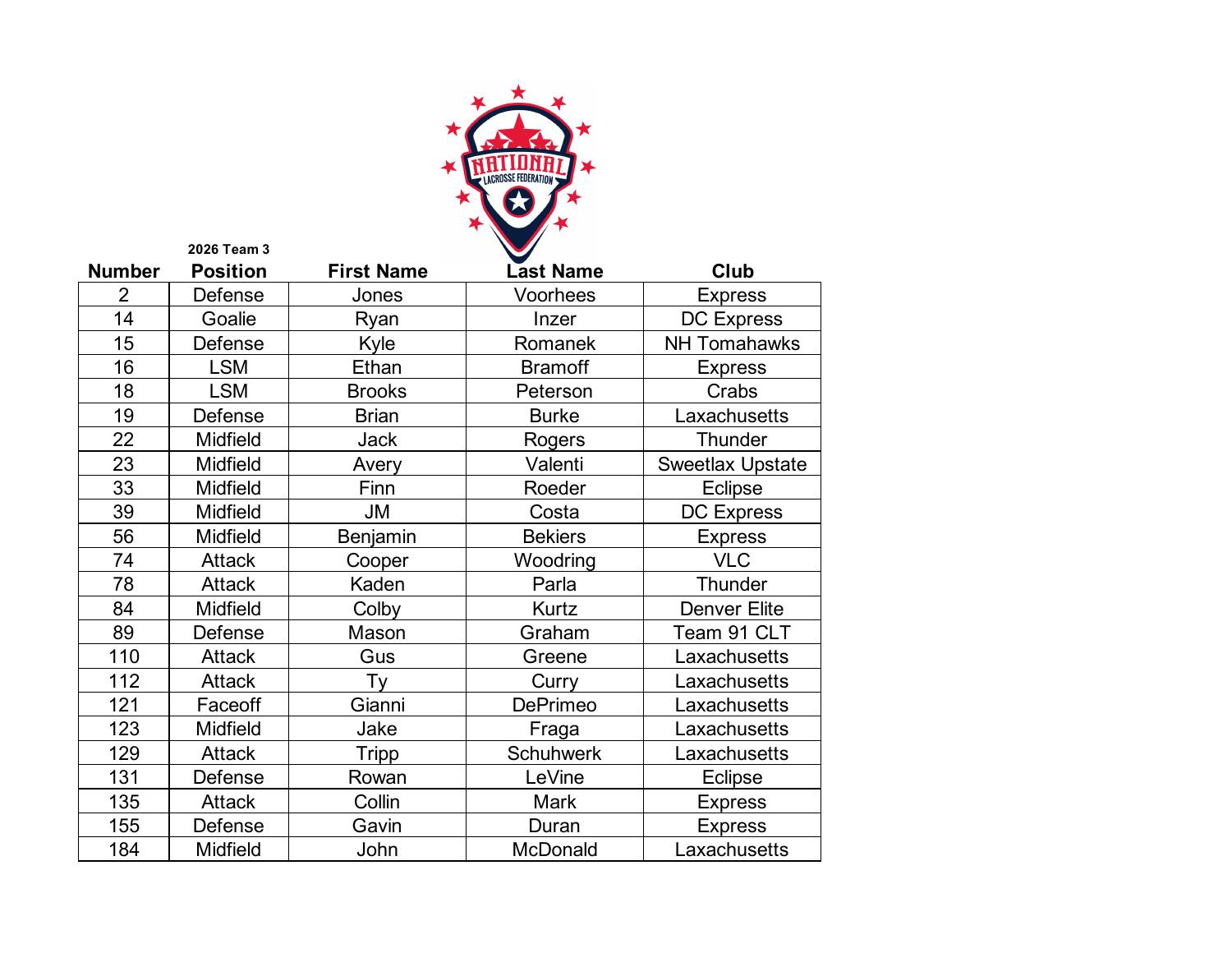

| <b>Number</b> | <b>Position</b> | <b>First Name</b> | <b>Last Name</b> | Club                |
|---------------|-----------------|-------------------|------------------|---------------------|
| 5             | Defense         | Jason             | Lane             | <b>MadLax</b>       |
| 9             | <b>Midfield</b> | Joseph            | Whitehouse       | <b>Leading Edge</b> |
| 26            | Defense         | Grady             | Walsh            | 4 leaf              |
| 28            | Midfield        | Will              | <b>Bennett</b>   | 4 Leaf              |
| 37            | <b>Midfield</b> | <b>Bowen</b>      | McMenamin        | <b>Tigers XXVI</b>  |
| 38            | <b>LSM</b>      | Michael           | <b>DiLallo</b>   | Laxachusetts        |
| 47            | <b>Attack</b>   | <b>Braiden</b>    | DeLacy           | <b>Tigers XXVI</b>  |
| 50            | Defense         | Grant             | Chase            | Thunder             |
| 52            | <b>Attack</b>   | Austin            | <b>Scott</b>     | Thunder             |
| 54            | Defense         | Lochlan           | Mahoney          | Leading Edge        |
| 55            | <b>Attack</b>   | Jonah             | Ziv              | Leading Edge        |
| 64            | <b>Midfield</b> | Connor            | Lamb             | Leading edge        |
| 66            | <b>Attack</b>   | Sebastian         | Patnubay         | Thunder             |
| 71            | <b>LSM</b>      | Sam               | Schoonmaker      | Eclipse             |
| 81            | <b>Midfield</b> | <b>Braiden</b>    | Galaida          | <b>VLC</b>          |
| 87            | Midfield        | <b>Banks</b>      | Cutter           | Team 91 CLT         |
| 92            | <b>Attack</b>   | Ethan             | Grigas           | Team 91 CLT         |
| 97            | Faceoff         | Joseph            | Kim              | Crabs               |
| 113           | <b>Midfield</b> | Wes               | Scallen          | Eclipse             |
| 122           | Defense         | Cooper            | <b>Schuhwerk</b> | Laxachusetts        |
| 127           | <b>Attack</b>   | <b>Brady</b>      | <b>Mazabras</b>  | Eclipse             |
| 134           | Defense         | <b>Jack</b>       | Hanley           | Eclipse             |
| 140           | Goalie          | Theo              | Krieg            | Big 4 HHH           |
| 182           | <b>Midfield</b> | Kevin             | Jones            | Leading Edge        |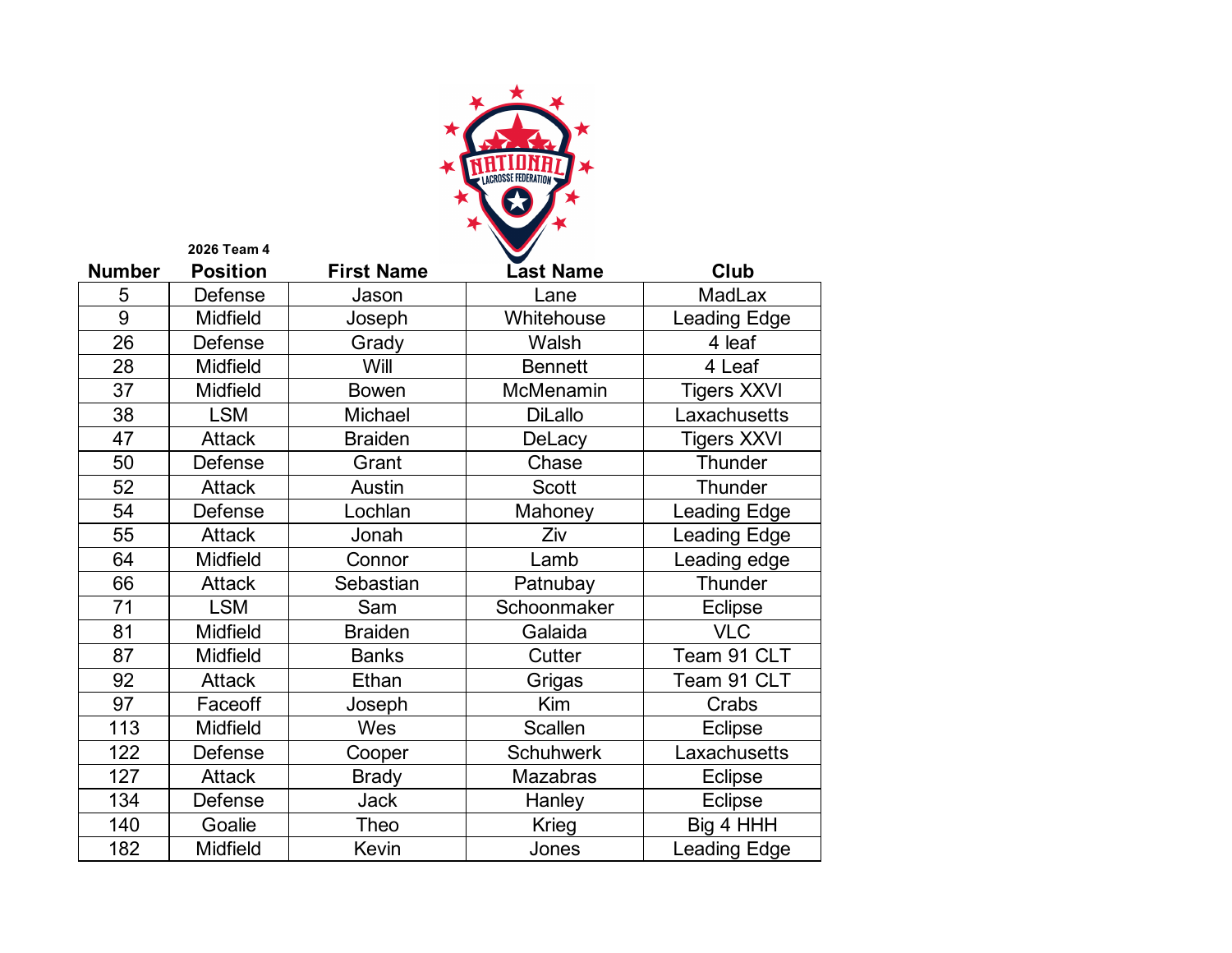

|               | 2026 Team 5     |                   |                  |                     |
|---------------|-----------------|-------------------|------------------|---------------------|
| <b>Number</b> | <b>Position</b> | <b>First Name</b> | <b>Last Name</b> | Club                |
| 6             | <b>Midfield</b> | <b>Barrett</b>    | Mullahy          | <b>Eclipse</b>      |
| 11            | Defense         | Luke              | <b>McGlone</b>   | <b>DC Express</b>   |
| 13            | <b>Attack</b>   | <b>Tuck</b>       | Gilbane          | Laxachusetts        |
| 27            | <b>Midfield</b> | Hayden            | <b>Davis</b>     | 4 Leaf              |
| 31            | Goalie          | <b>Nicholas</b>   | Pagnotta         | Sweetlax Florida    |
| 41            | <b>Midfield</b> | <b>Brody</b>      | <b>Richert</b>   | <b>Express</b>      |
| 43            | <b>Midfield</b> | <b>Jack</b>       | Schenkemeyer     | Team 91 Georgia     |
| 62            | <b>Midfield</b> | Kyle              | Gibney           | <b>Leading Edge</b> |
| 63            | <b>Midfield</b> | Liam              | Goodwin          | Laxachusetts        |
| 65            | <b>Attack</b>   | Caden             | Gulbransen       | Team 91 Carolina    |
| 35            | <b>Attack</b>   | Shovan            | Eriksson         | <b>Stealth</b>      |
| 96            | <b>Attack</b>   | Paul              | Rambo            | Big 4 HHH           |
| 100           | Defense         | Cooper            | Heilig           | Big 4 HHH           |
| 101           | Defense         | <b>Reilly</b>     | Crowe            | Big 4 HHH           |
| 116           | <b>Midfield</b> | George            | Laskowski        | Big 4 HHH           |
| 124           | <b>Attack</b>   | Tyler             | <b>Streeter</b>  | Laxachusetts        |
| 130           | <b>Attack</b>   | Shane             | Dominello        | Big 4 HHH           |
| 133           | <b>LSM</b>      | Wyatt             | <b>Stamnes</b>   | <b>Eclipse</b>      |
| 137           | Defense         | <b>Jack</b>       | Sherman          | <b>Leading Edge</b> |
| 145           | Faceoff         | <b>CJ</b>         | <b>Briere</b>    | Laxachusetts        |
| 153           | Defense         | Angus             | <b>Brown</b>     | Team 91             |
| 185           | Defense         | Grant             | <b>Weiss</b>     | <b>Express</b>      |